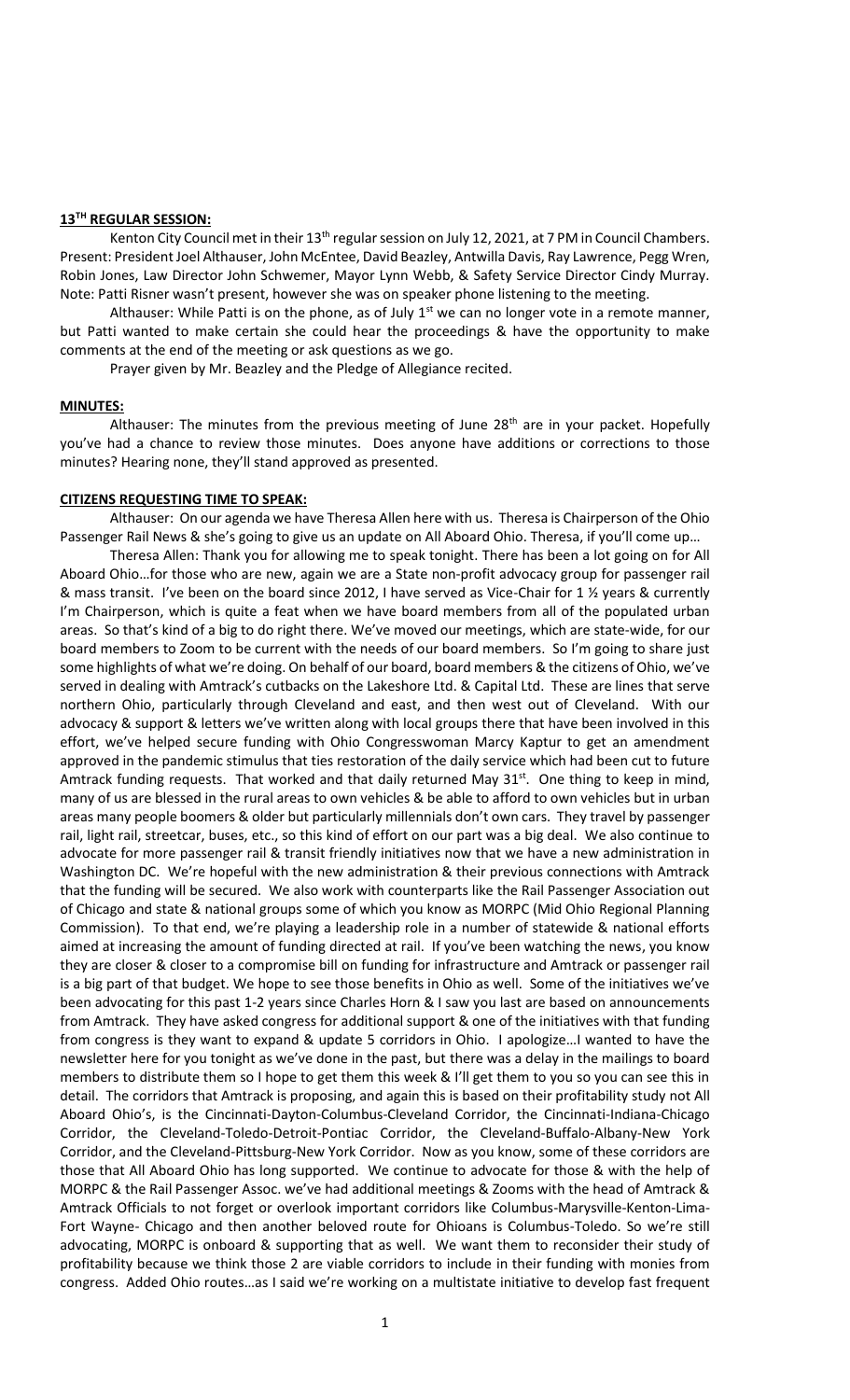trains linking Chicago, Fort Wayne, Lima, Columbus, Pittsburg & seek north/south passenger rail between Detroit, Toledo, Columbus, Portsmouth, Huntington as a part of that connected national system. Our Executive Director, Stu Nickelson, has been in great demand…he's testified at the Statehouse in support of the Amtrack corridors & improved wording in the Dept. of Transportation funding to allow equitable funding for passenger rail & mass transit in the state budget. There have been snafu's for years with that to allow that to happen so Stu has testified on that & he's given local, regional, statewide & national interviews…he is doing Zoom calls with legislatures both state & federal. Our Public Affairs Director, Ken Pendergast, has helped with some of those and I as Chairperson have helped with some of those, so we've been busy doing Zooms & advocating for all of these corridors & for the funding. As you well know Ohioans pay our fair share of taxes & we deserve to get the benefit from the taxes we pay to the federal government. One of the things I've been doing to help Stu, because he's in such high demand writing letters & advocating & testifying at the statehouse, is I've been doing Zoom calls with the National Infrastructure Bank Coalition. This is a group that's been formed to offer an infrastructure bill in addition to what the President & Congress works out. This is based on the American Civil Engineers Association recommendation that to update all infrastructure nationally we're talking 5 trillion dollars minimum. So this would be an addition to supplement that. When I talk about infrastructure we're talking about bridges, tunnels, roads, broadband nationwide, water & sewer nationwide, which I'm sad to see Kenton has already been funding that, but this would help cities & states with the outdated water & sewer, passenger rail, mass transit and in those places where its applicable highspeed rail, and then housing & retrofitting older buildings with solar & older homes with solar, and many other things. The benefits of this bill are several. There are no new taxes or debt, it's based on bond debt. It would create up to 25 million Davis Bacon jobs. There is a stipulation in the bill to buy American, so materials on these projects would have to be US Steel and American products to deal with the infrastructure. That bill is called HR3339, its been introduced in Congress by partisan support and it's going through the process in the House & Senate. So again, this is above & beyond what they're working on. I've been heading up the Zooms for All Aboard Ohio so that we have a foot in the door & keep abreast of this so I can report back to them & to you. Again, this is in addition to whatever compromise bill on infrastructure that the White House, Congress & the Senate work out. As we did 2 years ago, All Aboard Ohio joined with a coalition of organizations to secure increased funding for nonhighway forms of transportation in Ohio. Then & now we successfully secured \$70 million annual increase in public transportation funding from the Ohio General Assembly. We were among the leaders in that effort giving testimony & advocating for that with state legislatures and also now we're working to get Ohio back in the Midwest Interstate Passenger Rail Commission so that we have people at the table representing Ohio. So those are some of the biggest updates I have to share and as I said to Pegg & Antwilla, MORPC is behind these Ohio initiatives 110% and they've been advocating & doing Zooms with us to advocate with Amtrack and all of these other initiatives I've talked about. A couple of other things I want to share that are my personal perspective on some of these issues and then I'll be finished is I think it's essential that with all we have going for Ohio with our residents & existing businesses and the new businesses we want to attract & new people we want to attract to live here in Ohio, and the fact that our current Governor has proposed millions of dollars to spend to attract & retain millennials, I think it's more worthwhile with state dollars to remember the studies that have been sent to the Governor's Office by All Aboard Ohio & ODOT for years is that boomers & older don't want to drive, don't like construction & traffic, can't afford vehicles any more, etc. and millennials & younger want walkable cities, they want passenger rail, mass transit, etc. Many millennials in cities don't own cars because as I reminded my kids when they went on their senior class trip to NYC people in the cities can't afford to park their vehicles. They pay premium dollars to park them so that's why they use subway, light rail, buses, etc. So as a marketing tool I think it's essential that Ohio doesn't lose this opportunity as we did in the previous governorship where we turned away 400 million dollars that the federal government was going to give us for passenger rail. Several states did an op-ed in the Wall Street Journal when that happened & said thank you Ohio for passing up that federal money...we took advantage of it. Here's the thing, All Aboard Ohio also submitted studies to the State in the past few years that neighboring states on average spend 2-4 times as much per capita on passenger rail & mass transit then Ohio does. I don't have the study right before me, but I think we spend \$.64 on the dollar per capita. Neighboring states and that includes W. Virginia & Kentucky & many states that aren't as well off as Ohio, spent 2-3 times more. So I hope that in the effort for residents & our businesses and future businesses coming to Ohio serving our communities and for a marketing tool for our colleges & universities who have mass numbers of national & international students who come from areas where they have high functioning passenger rail & mass transit, what a marketing tool if we could better serve Ohio. So that's one of my personal things and the other personal perspective I have is funding…we all pay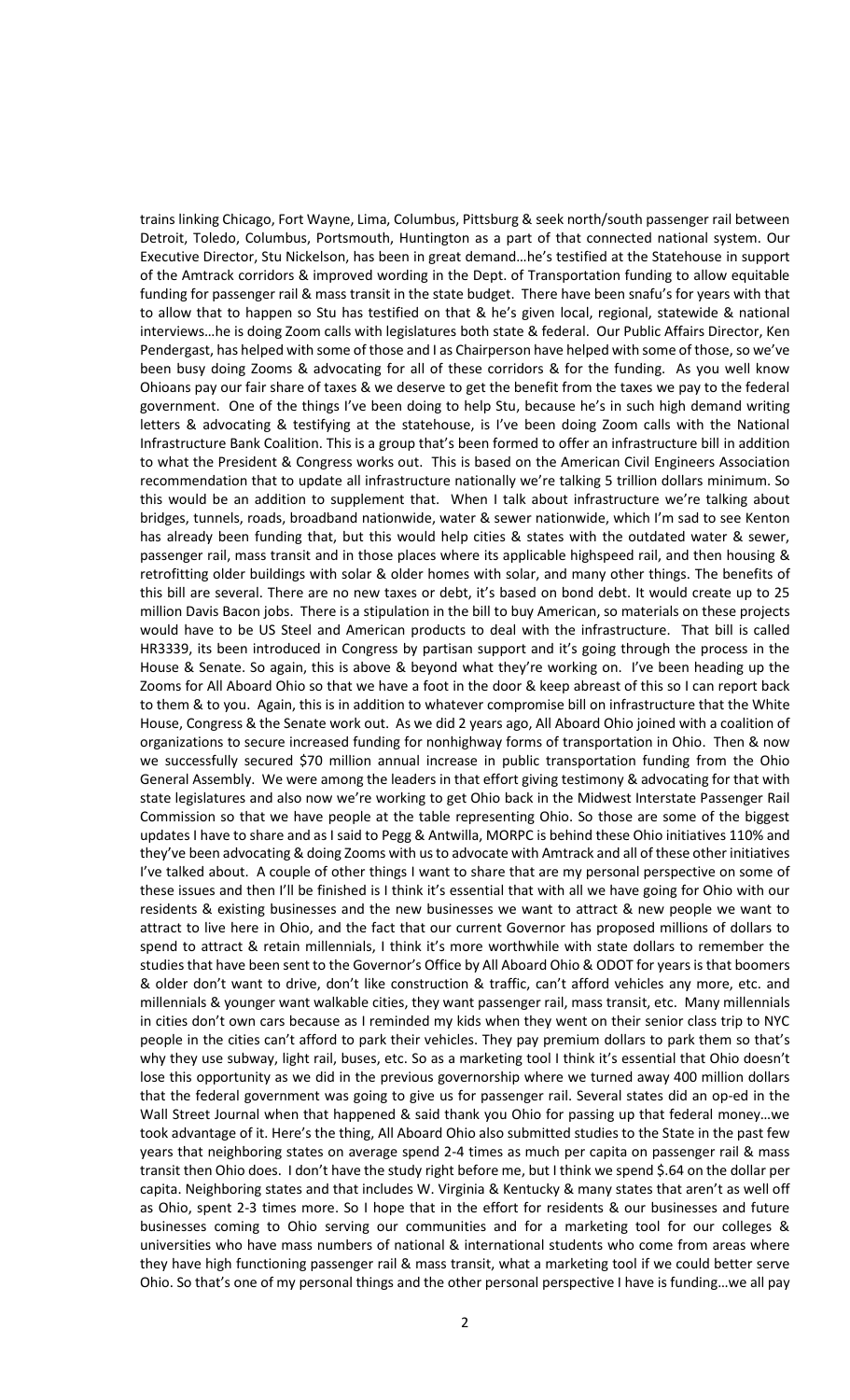federal tax dollars & if our state doesn't avail ourselves to those dollars our citizens & our businesses lose out. We need to be smart & not lose money as the previous governor did politicizing economic development money. We need to do what's good for everybody. My other perspective is Ohio needs to stop being the donut hole of mass transit & passenger rail for the country. We need to better serve our citizens & our businesses and grow for the future. As studies have indicated the governor wants to attract millennials but there are ordinary things that should be done for all Ohioans regardless of zip code that will attract & maintain those millennials without spending any additional money on special projects. So that's my personal opinion, Ohio needs to stop being the donut hole of passenger rail & mass transit and we need to make sure we get our share of the pie. So that's my update and I'll have these newspapers to you hopefully this week. We're doing our annual meeting by Zoom for the whole state on July 24<sup>th</sup> from 9:30-11:30AM and we'll have some great speakers from Virginia's Passenger Rail Commission, Northern New England Passenger Rail Commission and others. We'll be giving away All Aboard Ohio t-shirts if you register and you can register through our Facebook page on All Aboard Ohio or Event Bright. It will be a good event & every half hour we'll be giving away t-shirts which was a recent fund raiser we did. So I hope you can join me on that Zoom & learn a lot of additional things, but do look at us on our Facebook page or our website…there are more detailed things there every day & things are happening so quickly in congress & senate in funding and here in Ohio with the Amtrack announcement of the 5 corridor proposal that's what delayed us in getting our newspaper out. I appreciate your understanding that & I hope you'll consider doing our annual meeting. I'll be working with Antwilla & Pegg to get back in contact with MORPC so they remember to give you all the feedback that you need to keep posted directly so I'll work on that as well. I appreciate your time and if you have any questions my phone number or text is 419-889-7780 and my email i[s tvallen338@gmail.com](mailto:tvallen338@gmail.com) so if you have more questions from my presentation or questions perhaps our executive director could answer more fully, I will certainly field it & if I can't answer I'll get those questions to him. Thank you so much.

Althauser: Thank you, Theresa.

## **DEPARTMENTAL UPDATES:**

None.

### **COMMUNICATIONS/PETITIONS:**

None.

#### **MONTHLY/ANNUAL REPORTS:**

Althauser: You saw in your packet…well first at your station tonight was the KFD report activity report for June and in your packet was the KPD report for June. Also, you have the Income Tax report and it sure looks like things are going in the right direction. Emma is here if you have any questions.

# **COMMITTEE REPORTS:**

None from Regional Planning, MOP, Nuisance, Safety or Cemetery.

Finance, Beazley: We do not have a report, but I'd announce that prior to our next session on 7/26 Finance will be meeting in these chambers at 6PM.

#### **OLD BUSINESS:**

Althauser: If memory serves me, I think items A & C we'll ask you to consider tonight… Clerk: I talked to ODOT & they said we could go 3 reads & I'll scan it to them.

**RESOLUTION NO. 21-005, 2ND READING, TITLE ONLY; A RESOLUTION AUTHORIZING THE MAYOR AND/OR SAFETY SERVICE DIRECTOR OF THE CITY OF KENTON, OHIO TO ENTER INTO AGREEMENT FOR THE LEASE OF A GAPVAX COMBINATION JET/VACUUM MACHINE AND DECLARING AN EMERGENCY.**

Althauser: Brian, correct me if I'm wrong but I think we have time on this…do you have any comments on the urgency?

Auditor, Brian Hattery: We do have time.

Murray: This is a purchase, not a lease. The agreement says lease, but it is a purchase. I got clarification from Pam on that.

Hattery: I'm glad it's a purchase.

Althauser: It might be appropriate if someone were to move an amendment to amend the legislation to read purchase & financing as opposed to lease.

Beazley: I will move that Mr. President because I did ask for that clarification & the SSD responded to me tonight with that information.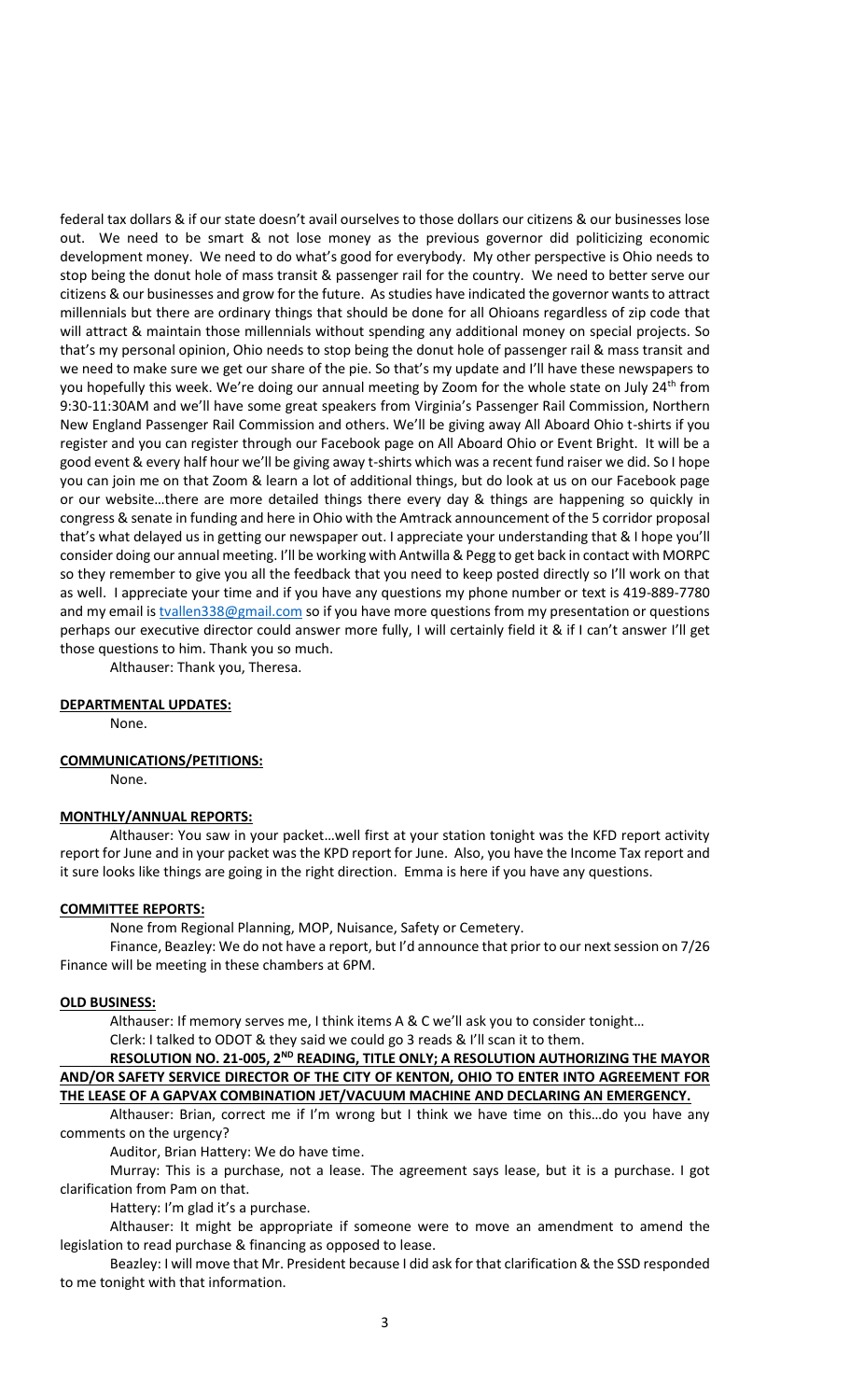**Motion by Mr. Beazley & second by Mrs. Davis to amend Resolution No. 21-005 by changing the wording from lease to purchase and financing.** 

Althauser: Is there any discussion? **(Roll call vote, 6 ayes; motion carried)** Okay, that has been amended and if there are no objections we'll move this to a  $3<sup>rd</sup>$  read in two weeks.

**ORDINANCE NO. 21-016, 2ND READING, TITLE ONLY; AN ORDINANCE AMENDING AND RESTATING KENTON CODIFIED ORDINANCE SECTIONS 660.03(d), 660.05(f)&(k), 660.07, AND 660.08 AND ADOPTING SECTIONS 660.18 AND 660.19 RELATING TO SAFETY, SANITATION, AND HEALTH IN THE CITY OF KENTON, AND DECLARING AN EMERGENCY.**

Althauser: Anything that has occurred in the interim Antwilla that you want to add? Davis: I've had no questions from any Councilmembers or citizens. Have any of you? McEntee: I had one question. Squirrels are considered rodents, right?

Davis: Yes.

McEntee: There's a thing in there that says we're not allowed to have rodents.

Davis: We're not allowed to have infestations. Don't raise them in your house…make sure they stay outside in the trees. Ha.

Althauser: I know it was the committee's intent to definitely have that read 3 times to give people time. Any other comments? Alright, we'll read that again also for  $3<sup>rd</sup>$  read in 2 weeks.

## ORDINANCE NO. 21-017, 2<sup>ND</sup> READING, TITLE ONLY; AN ORDINANCE AUTHORIZING THE CITY OF **KENTON, OHIO TO ENTER INTO A HIGHWAY IMPROVEMENT PROJECT WITH THE OHIO DEPARTMENT OF TRANSPORTATION AND DECLARING AN EMERGENCY.**

Althauser: Just as a refresher this is work to be done in 2022. As Brenda stated, she will have to scan & email it to ODOT but we will have time for a  $3<sup>rd</sup>$  read. So, if I hear nothing, we'll read that in 2 weeks. Is there any other old business to be presented at this time?

## **NEW BUSINESS:**

Althauser: We have no new business…does anyone present have new business they wish to consider at this time?

## **COMMENTS:**

Althauser: We'll start with, as we always do & always, should Cindy Murray.

Murray: Okay, the Transfer Channel…we did the major work installing the new piping today so that project is wrapping up & everything is going smoothly. Tonight, as somebody alluded to, I think Dave did in the prayer, hopefully we are fixing 2 but we're definitely fixing 1 water main leak on Decatur Street. Both are located on Decatur Street. Hopefully we don't have to do a water shutdown, but we may. We tried to put it out there this morning that there may be a water shutdown tonight and we apologize for the short notice, but we tried to get as much information out as we possibly could. We do have another big waterline project coming up which is the Lynn Street replacement project that our crew is going to do. I know the Mayor is big on our guys digging every day. The last thing I have is we'd like to invite you to come tour the WWTP at the 1<sup>st</sup> meeting in August (9<sup>th</sup>)...we'll start at 5:30PM down there & it's on Gilmore Rd. not Gilmore St. I think everybody knows where it is. Are there any questions?

Davis: When are we going to start Lynn Street?

Murray: I don't have an exact date for you, but I'll let you know at our next meeting. Hopefully within the next couple of weeks.

Davis: Are we anticipating a shutdown on Lynn also?

Murray: No.

McEntee: Do you have an update on the McKitrick Hospital project?

Mayor Webb: It has to be done by the end of July.

Murray: We're just waiting on the guy to come tear it down. Also, on the paving we've been trying to get Bluffton Paving to give us a date but we're more of a filler job for them…we'd like to get the word out that you can't be parking on the street when we come to pave it so we're trying to get that information.

Hattery: Thank you, Mr. President. Just an update…my Chief Dep. Auditor Pam Romanko, and I think Cindy gave an update at the last meeting, but she is doing better. She wanted me to give you an update that she's working part-time from home. She's still doing outpatient physical therapy working on her endurance, but it might be a while before she is actually here. Not many people go to the extent to which she has gone & then bounce back. So she's doing very well & I just wanted to give you that update in case you were wondering. It's a slow steady road but she's actually doing really good. She's feisty as you might imagine so she's fighting her way back. That being said, my Asst. Chief Dep. Auditor is on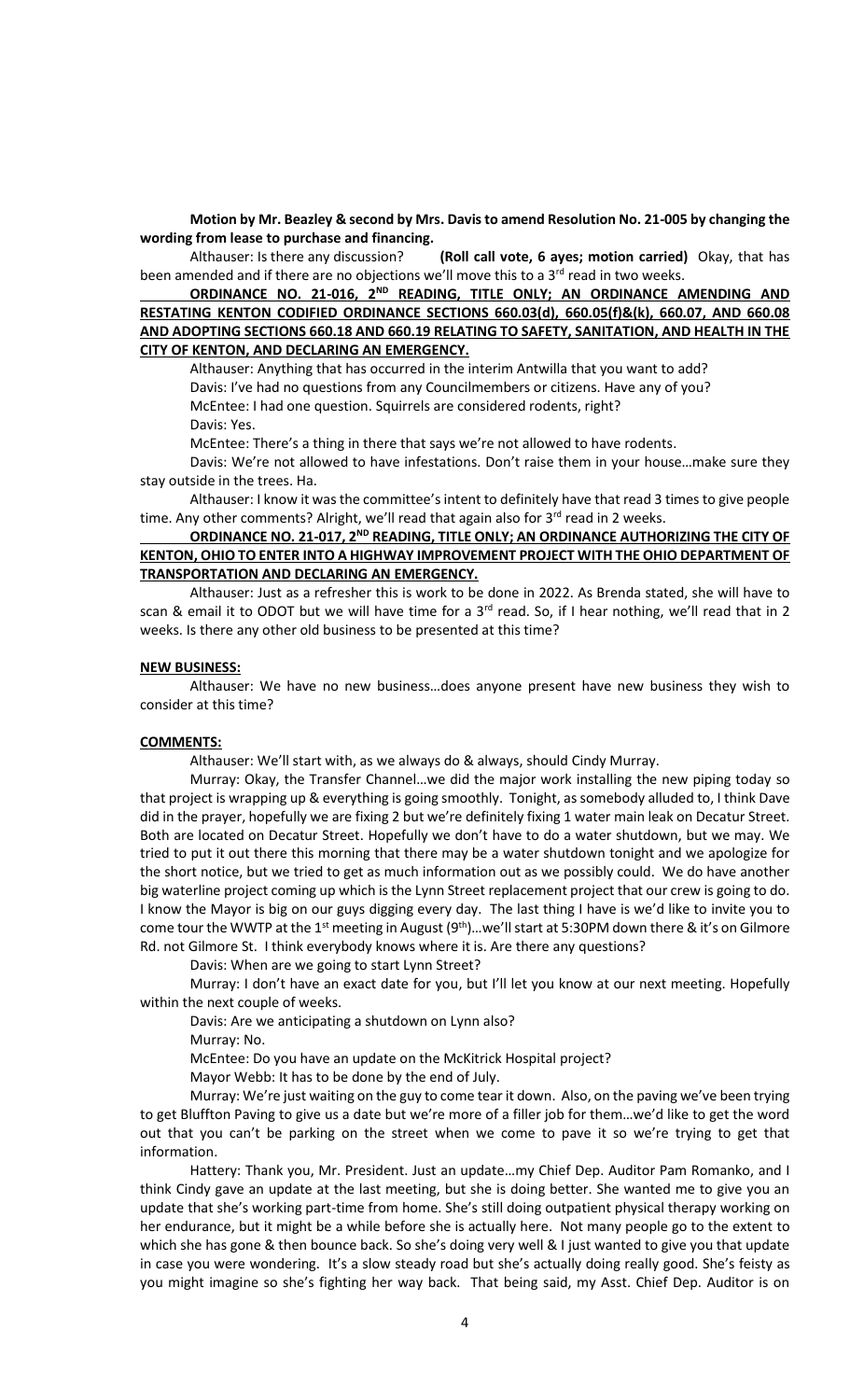vacation this week. The last 4-8 weeks have been a little bit tumultuous in my office and my Asst. Dep. Doris had already planned this vacation & the plane ticket purchased & was concerned about going. Because I wasn't here, I have a fulltime job outside of this, I can't thank the Safety Service Director enough for stepping up to cover the office. I have to thank her because she's just been wonderful. She hasn't complained at all and it's kind of embarrassing how much she has been doing…my office is functioning at a somewhat normal level, if you will, because of her. She's really extended herself outside of whatever I've ever heard of a Safety Service Director doing to keep things running. I'm happy for the help and I'm very thankful! Also to follow up on that, and I'm sure some others might say it, but we just finished an outdoor summer swim season and we had 4 home meets and this past weekend was the Swim Champs hosted at Kenton. Almost at every single one of those swim meets afterwards sometimes at 8-9PM I've seen both the Mayor and SSD there hauling trash on their own, trash cans flipping them upside down. I can't believe that a Mayor & SSD are doing things like that and doing whatever they can to help out. (can't hear) I can't believe how much they do to make this City look good…they're doing an outstanding job and I think the City is very lucky & blessed to have them. They smile the whole time they're doing it.

Althauser: Thank you, Brian. Glad to hear Pam is on the mend and if anyone can beat this just because of her attitude it would be Pam.

Chief Bruce Donnelly: I apologize for being so late, but I was at a Pleasant Twp. Trustee's meeting. Mayor: I see where we rate. Ha.

Donnelly: Well, they actually had questions for me tonight, so it went a little longer. Just one of the things…I got an email back from Patrick Magnem from Cleveland State University & he said he gathered by the evaluations & stuff that the confined space training went very well for our guys. Just to let Council know the lead instructor for that class plus a hazmat refresher class that we did for the fire dept. is probably one of the best instructors I've ever had for hazmat type classes. He kept it very interesting & everything & it sounded like they got a lot of compliments from our staff also. I talked to the instructor for the confined space class & he gave me a couple of dates for doing the rest of the class for our dept. & the public works guys, so I have a couple of dates in August that I'll be discussing with the Mayor & SSD & the other dept. heads in terms of what dates will work best for them. Last Tuesday we did get the ladder truck over to Fire Services for them to start evaluating the truck to see whether our big issue is going to be covered under warranty or whether they say it's some other factor caused for the failure of that. I called today to try to get an update, but he didn't return my call yet so hopefully we'll get some good news out of that. He gave us a nickel tour when we were over there and he got about 3 phone calls on his cell phone in about 15 minutes and that place was packed with trucks to be worked on so I know he's a pretty busy man over there & he's got a lot going on. I can understand where he is trying to get to us too and having to work with the part manufacturer & everything to see if it's covered under warranty. We got a few things going on this month and right now I think we're still on pace for running about 1200-1300 runs the year right now. It's been a little hectic & I know our overtime for this last quarter has been up some, but part of that was due to some staffing shortages with guys being out sick or injured. We had a few 24 hr. shifts we had to get covered and it kind of hurts to do that, but I know for our citizens to provide all the services we do it was needed. Other than that, things seem to be going pretty well. We've been doing a lot of training & in this last month we've already had 16 hours of dept. training and we've got 16 coming up in August. Then we've got CPR & First Aid…basically we're on a 2 year schedule so everybody in our dept. had to do theirs & we did ours a couple of weeks ago. Since we've got guys that are CPR instructors, we thought we'd offer it to the other employees as a service so if somebody gets in trouble. Are there any questions?

Althauser: That's a good idea, Chief. You should try to let us know when you do that.

Beazley: You weren't in Chambers yet, but we'll have a Finance meeting on 7/26 at 6PM so if you have some updates for us at that point.

Donnelly: Hopefully I'll have some good information by then.

Dave Kiper: I apologize, I'm not as well prepared as I intended to be. I was visiting in town & got called away out of town & just barely got back here and I left all my notes at my house. I just had some questions & I've struggled how to ask them. Before I say anything I just want to thank you folks for what you do and I mean that from my heart. I follow you in the newspaper & I appreciate that and online just to see what's happening in our community. I've been in service with people my entire life and I appreciate and fully understand what kind of things it takes. I've lived in several different states & different large cities and small cities at different times over the past 40-50 years, but we've been here for 29 years and we love our community here & our county. I've had over the years a lot of frustration I guess or confusion when it comes to the nuisance laws & the incongruity ... it seems to me like we just deal with it constantly. Every place I've lived has had the same problems so it's not like I think we're causing any problem. When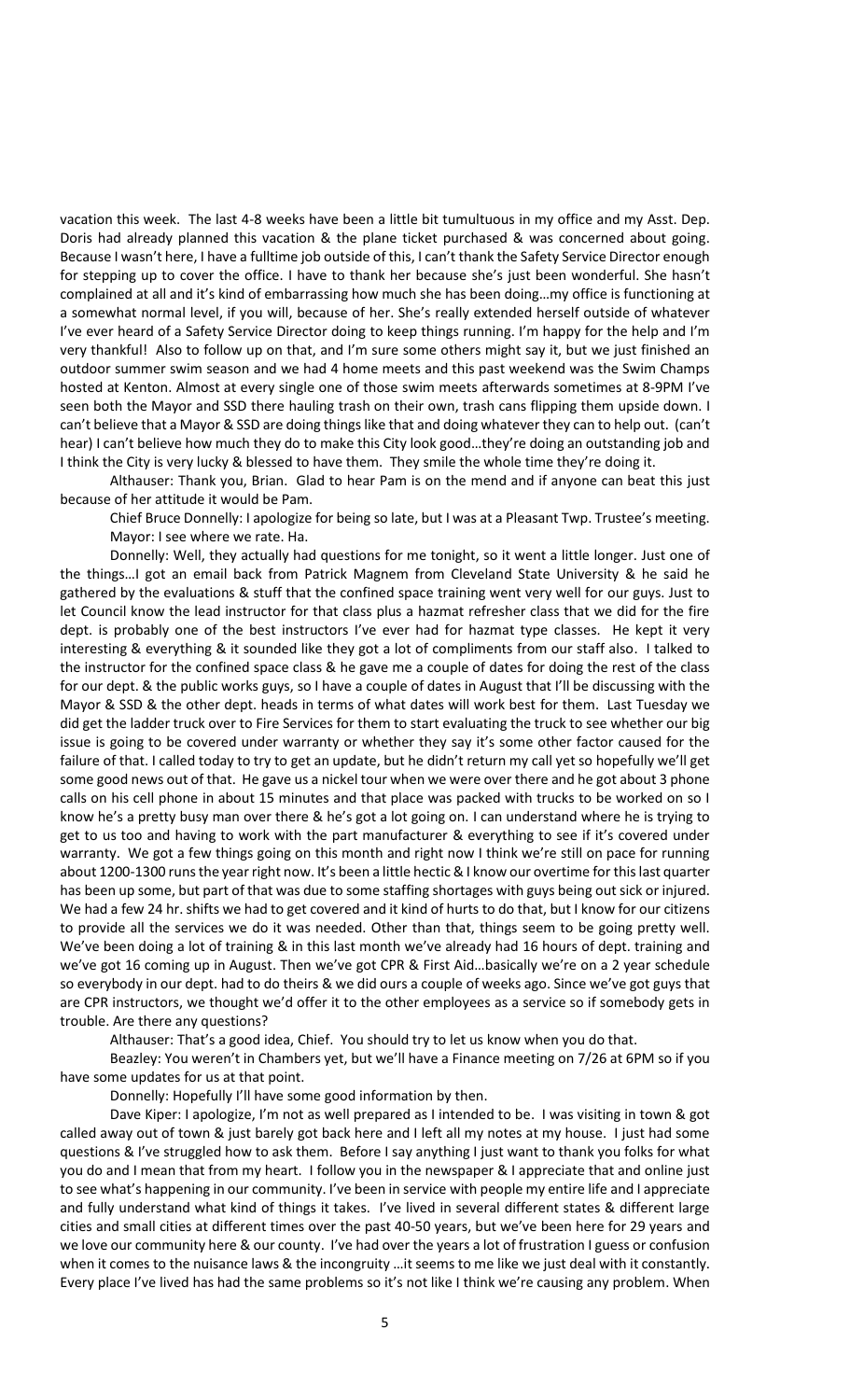I saw this was up, I read through it & I have lots of questions, but I have a history as an editor, so I tend to evaluate things with a more critical eye. My big thing is I've watched over the years, time & again as a Pastor and property owner and helping out people, where somebody gets called out for a nuisance or served for a nuisance & houses on both sides of them are in worse shape and they don't get called. I've not really ever asked how it's determined…I've had some people brag to me that they got so & so in trouble because they reported something. I'm sure that goes on everywhere and you're not going to stop that, but it burdens me & if I were younger I'd probably offer to organize a nonprofit group that would get people together and folk that need community service hours and take them around and do it. I still spend quite a bit of time mowing yards for seniors. We have a lot of senior citizens that get called into the hospital and they have nobody following up on them…if a neighbor or one of us doesn't go by the grass grows and that was one of things that really caught my attention was the 6". A few weeks ago we had 3-4 days of rain & 4-5 days of hot weather and in less than a week I had grass that had been cut just before the rain and it was easily 8". (can't hear) I don't have an alternative or an answer, but it is a concern and I'm hesitant to even come before you. I just had a church member a few months back was served because they left some junk out by an outbuilding. They admitted it was that way, he was working overtime and they just didn't do it, but he asked the officers that came well what about the crack house next door that has 2 junk cars in the back yard & weeds growing up everywhere and they said well that's not on our list. They weren't angry about it, but I see that a lot. My biggest concern with what I saw in this is there anyway…I don't think anybody is just going out jumping on people but is there a way for example if I have an older couple in the church or somebody I know about that has grass growing that I couldn't cut or they couldn't get to, we don't want you to have to go through the process but if somebody reports them then they go through all of this ordeal and when it comes to the tall grass I noticed it was the only ordinance that was mentioned as I read it that said even if you go ahead & do it you're still guilty of a misdemeanor. At least that's how I read it in there and I was puzzled by that part. It seemed to me like a lot of ambiguity. I didn't see anything in any of the papers I read on any of these ordinances that clarified how it was determined or at what level. It just seems difficult to me and it seems like we're just perpetuating what seems to be the problem all along. I don't know if you have questions for me or if I've brought up something I don't have an answer to, but it's been a burden for me. And we have the sidewalk situation…we have a lot of properties that don't have sidewalks including a lot of city properties, parks and so on. If someone has a sidewalk that's deteriorated who decides that needs to be done? If it's deteriorated, I don't see anything in here that says they have the option of tearing it out & planting grass there. But in the areas where we don't have…our church is in the south part of town & we have nice sidewalk on 2 sides of our building, but the last the last 30-40 feet there's no sidewalk back to the alley. We purchased an old property across the street right after a house was torn down with the intention of just keeping it up and we've maintained it, but there is a section along Leighton Street that had a sidewalk at one point because I can see little remnants of one as I mow over it every week, but if someone reports us do we have to go to the expense of putting a whole sidewalk in that area when just down the street is the park with no sidewalks on Leighton Street? It just seems like I have questions I don't see answers to. That's all I'm asking is if someone might discuss that or look it over. I'd love to sit down with someone on the committee or whoever is responsible and just go over things. I'll be glad to do what I can to help coordinate people…I'm at a stage in life where I'm not doing so much as I used to, but I want to. But I see this as a problem that this isn't really going to solve…

Davis: I'll let John handle the legal, but as far as the 6" for the grass…this is taking ordinances that are 50-60 years old & we're combining it and making punishments & the fees all the same so it's easier for people if something happens then this is what happens. It's all listed and its all the same and there are no questions. As far as the 6" go, the problem is by the time you get to the 8" we have to wait 5 more days on top of that and then we go to mow and it's 15"-20"…we're tearing up mowers, we're stressing what little staff we have, so to be able to keep up with it we had to knock it down a little bit. Now what we did to make it a little bit easier is take out a lot of the weed ordinances. So that being said, you still can't have weeds, but they have to be 6" so it all has to be 6". In the previous ordinance you weren't allowed to have dandelions. We're not asking you to go out & pick every dandelion…we're just saying when you mow keep it under 6" and cut the dandelions off. So, it just somewhat simplifies it for people.

Kiper: Well, I didn't have the privilege of looking at the old ones & I figured that was probably a lot of what was going on. It still seems to me like an awfully difficult...I guess I'm looking at it like I drive down the road even by some of your houses, not on purpose but I just looked as I drove by, some of them have grass today that is about 6". I mow my grass at 4" generally but in the spring I go down. But again, I'm saying if you go over here & this person gets called because it's 6" now and we want to get to it before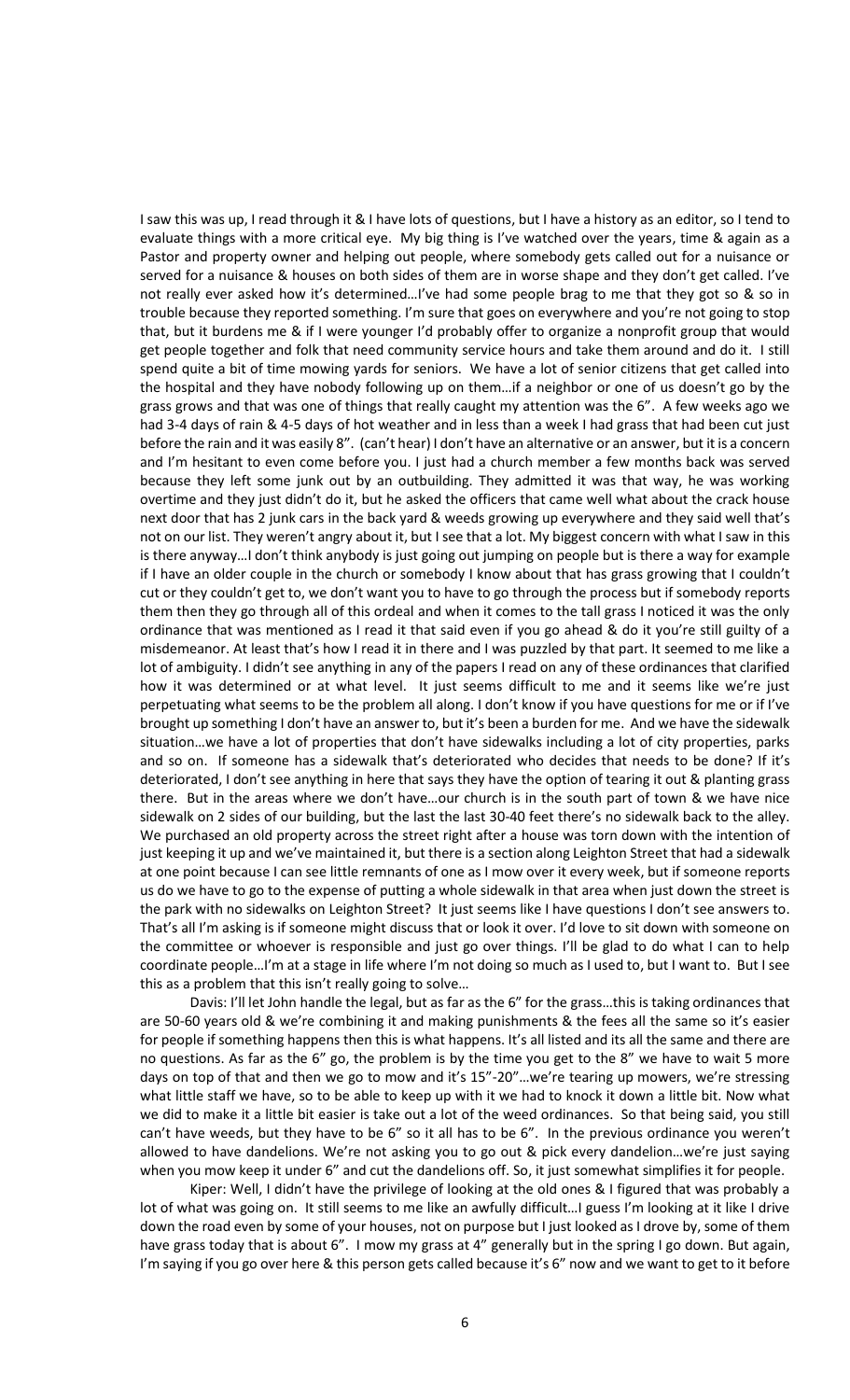it gets tall and they don't have a history of doing it, does everybody on that street need to be…I like continuity and I just have trouble seeing…I guess that's my big battle & is there a way to work that.

Beazley: Pastor, I agree with the premise of what you're saying, but I think you've already stated yourself that you agree there is a problem. To use an old adage…how do you eat an elephant? One bite at a time. You have to start somewhere. I think that's what the goal of this is. This Administration has been working for a couple of years to address it more in a pride standpoint for people to react on their own. We've reached the point where there has been some that have clearly reacted and cleaned them up and then there are some other properties that have not. Those are the ones that we're trying to target. Will there always be tattletales? Yes. With tattletales you have to respond because if they're in violation you have to respond.

Davis: The Chief of Police came to us & said we have a problem. We don't have an easy way to fix this, it's creating paperwork, causing hours of payroll up, etc. Recently since we've started some of these new initiatives people are taking pride. We may just have to go give a warning and before they go back to serve, it's handled where previously we were sending city crews out to take care of things. Recently we've had multiple people who have handled it themselves where in the past we've had to send the city out for. So I think we're building a pride in our community. But yeah, we're not going to kill all the birds with one stone.

Kiper: I have to say at this point we've had numerous times that even city properties because of weather situations…right now even the hospital even though it's not a city property has some of the tallest weeds in town and nobody's dealt with that.

Althauser: That's not a city property.

Kiper: No, that's what I said it's not city.

Althauser: Then why use that as an analogy?

Kiper: I was just using it as an analogy of something that the city is working on the process of getting abolished…

Murray: They were personally served so it doesn't show up in the newspaper.

Althauser: While you could be charged with a misdemeanor, I don't think we've done that…that's not changed in the ordinance.

Schwemer: It's a mechanism to address the issue, but it's not used most of the time. But some people abuse the system…

Althauser: The 6" is a change, but the committee did lots of research and spent a lot of time on it. We need neighbors helping neighbors…that happened to me where I couldn't mow and a neighbor mowed my yard. You also have to remember if a complaint is lodged, we have to respond. As far as sidewalks, I'd be interested to know who has been charged…(can't hear) remember, this is a different Administration and they're only 2 years into this, but they are establishing procedure and pride on how Kenton does business, not the Mayor, Kenton. We want to free up the KPD so they're not spending all this time on nuisance complaints and can be doing other things. (can't hear) And, what we don't do well as a city is we're lousy at enforcing the sidewalk law because it's expensive to repair/replace sidewalks.

Schwemer: I'd like to touch on a couple of things…first and foremost, we do not have enough people that voice their concerns, so we appreciate you coming tonight. You may walk away feeling that you wasted your time, hopefully not, but we appreciate it. So many times people don't and then we just hear about it on social media and…

Kiper: Can I just say I was surprised when you said you had no comments because I had people calling me. I don't know why they were except that I'm a Pastor they wanted to complain to. I'm sorry, I didn't mean to interrupt you…

Davis: We have asked for the comments and we ask for people to come to the meetings and we haven't had any response.

Beazley: We've been working on this for probably 6 months.

Kiper: I follow your minutes and I missed it. The first time I caught it was in the paper after the last meeting.

Lawrence: I'd like to reach out to you and sit down one on one and maybe we get a handle on this and go through your concerns and I can bring them back to Council.

Kiper: Thank you, I don't want to take any more of your time and I interrupted John…

Schwemer: So we have a limited budget and there are basically 2 components with the nuisance…community pride or throw money at it by having 1-2 nuisance officers that can handle it so Cindy is not doing all of the paperwork as well as overtime as we have to take these people to court sometimes. So everything costs money and typically we do not get most of it back. So that's one component and then when the city looks at okay where are we putting our money the reality is how we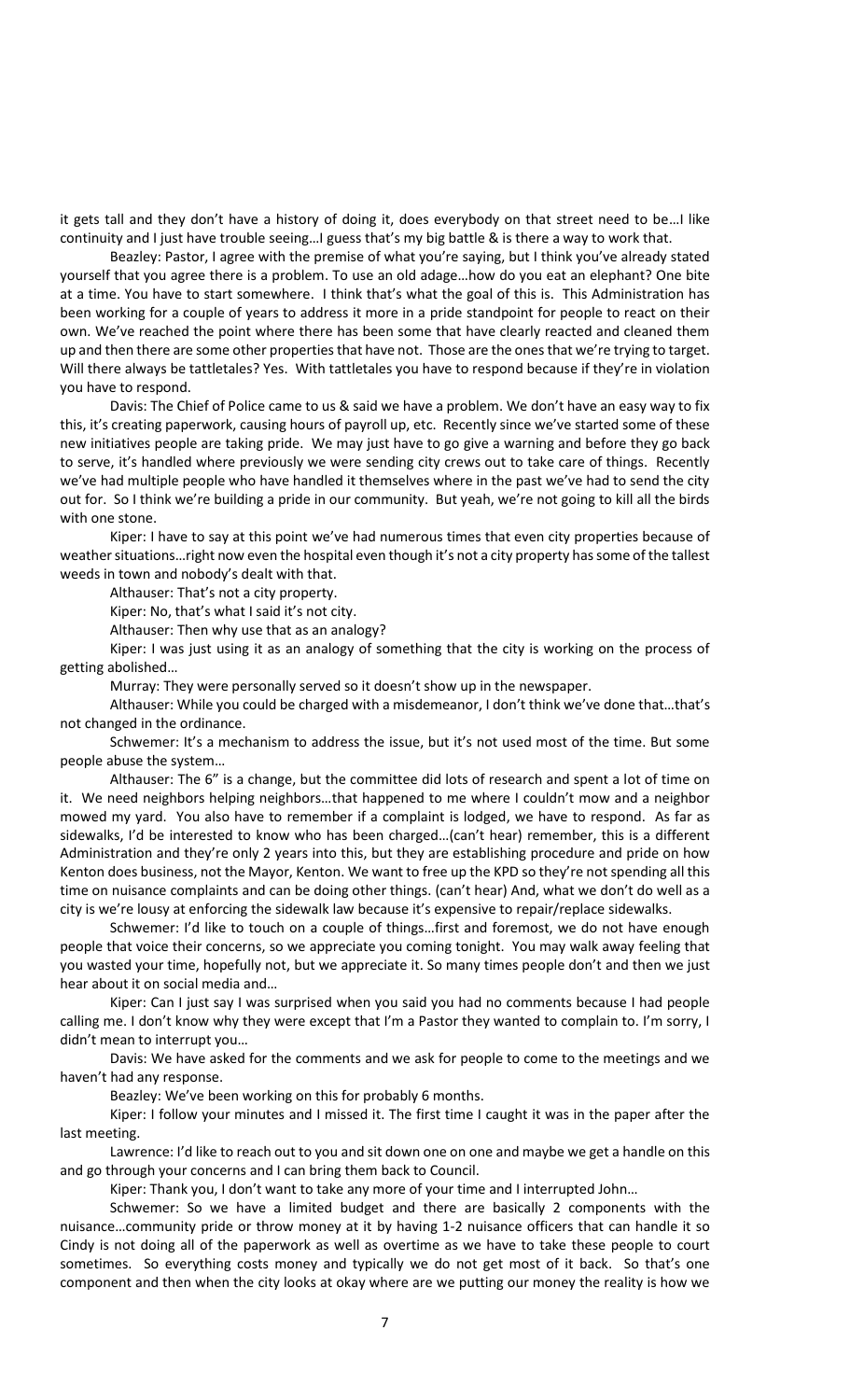spend our money is largely on police & fire because we have to keep those departments going. But legally, if we have potholes in the streets, we can be liable, so our streets are very important too. I know people complain about out streets, but we do a good job with the money that we have on the streets to ensure they're safe. Then there is the increased burden, and of course everyone has different feelings about the downtown project, but if we walk away from this we have huge EPA issues, & the discharge permit there are conditions we have to follow, so a lot of our money is going to areas to keep that up. So the sidewalks truly have been put to the side. The past Administration…Randy Manns, when he came in he wanted to get these sidewalks addressed. But then when he looked at all the components, it's like how do we do it and can our residents afford for us to go that route? It's very difficult. The last thing I want to touch on is these nuisances a lot of times how we go about citing one vs. the other is based upon complaints. We do not have the resources to go after everyone on every violation so it's a matter of trying to do the best we can with the resources. It's like what's been said with our police dept. so they're not always doing nuisances…other communities have a lot larger tax base and they have departments that work on this and also they started it at a time where people had more community pride. 20-30 years ago, there were not near as many people and they got a jump on it and got the enforcement & program started early so then when sentiment changed they have the ability to go after them. We have been behind the ball on that and I don't see an easy fix for that, but we have to keep trying. We have to just keep working on it and trying to find a better way to do it, so that's kind of what we're working with. Is this a perfect solution? No. A perfect solution is getting a lot more money and really enforcement across the board. But like I said, it's very expensive.

Kiper: I apologize for taking so much of your time, but I really appreciate you and I said it earlier if there is a way I can help, and I'll talk to Mr. Lawrence about it…I think some of the answer may be some of us outside of the government that can be involved. They just need to be organized.

Althauser: Dave, you've been a servant for the residents in this city for years, the church that you pastor is a wonderful addition to that part of town…I greatly appreciate your involvement in the fair and in Kenton. You have the right idea trying to get some community organization, you should probably get with Jacqualine Fitzgerald sometime...I don't know if you know Jacqualine, but she has some of the very same ideas.

Kiper: Over the years I've worked with lots of folk that needed community service, they call begging for it…it wouldn't stop the people that need to get their own lawns mowed but maybe to take some of the pressure off, but that was sort of what was motivating my coming tonight.

Althauser: I know this Administration looks at those hardships & when they find them out they'll do what they can…

Jones: The Council on Aging does have a mowing service and I don't know the cost of it, but I mean that could be also another alternative to maybe somebody in your church that can no longer mow.

Kiper: Right, we've been able to handle it as we're a small church and we do it for others too. A lot of times it's older folk, they're poor, they're unemployed, they don't have a lawnmower…I've delivered more lawnmowers I bought at yard sales to people just so they can get their yards mowed because they don't have the money or they don't have the motivation or pride to go get the lawnmower.

Jones: That would be a great sermon sometime on how do we change the mindset because that's kind of what it is, how do you change somebody's mindset? What your perception of what a nice property is, is going to be different than what my perception is.

Althauser: Dave, we'll leave that you'll get with Ray & you guys can go over this and we'll try to continue to work on doing better.

Lawrence: I'll reach out to you this week.

Kiper: I appreciate you and again, thank you for giving me the time. And, thank you for what you do. I mean that very much. We appreciate it. Thank you.

McEntee: I have nothing other echoing what Brian said about the Administration. I couldn't agree more and I couldn't have said it better so I'm not going to, but thank you.

Beazley: What they said.

Davis: Pretty much the same.

Wren: Yes, thank you.

Jones: So I went to my first swim meet last weekend and I had a blast. So you know what? I think I'll be back some more because there are a lot of very hard working parents that help out with that swim team and if we could just like tap into some of those people & say hey we've got a project…I know all of them don't live in the city & they have young children but it was like I pulled in there & it reminded me of going to 7 on 7 years ago when my son played football. It was so exciting with all the tents set up and all the opportunity for kids to make friends. And you can'tsay enough about Cindy & Lynn because they were